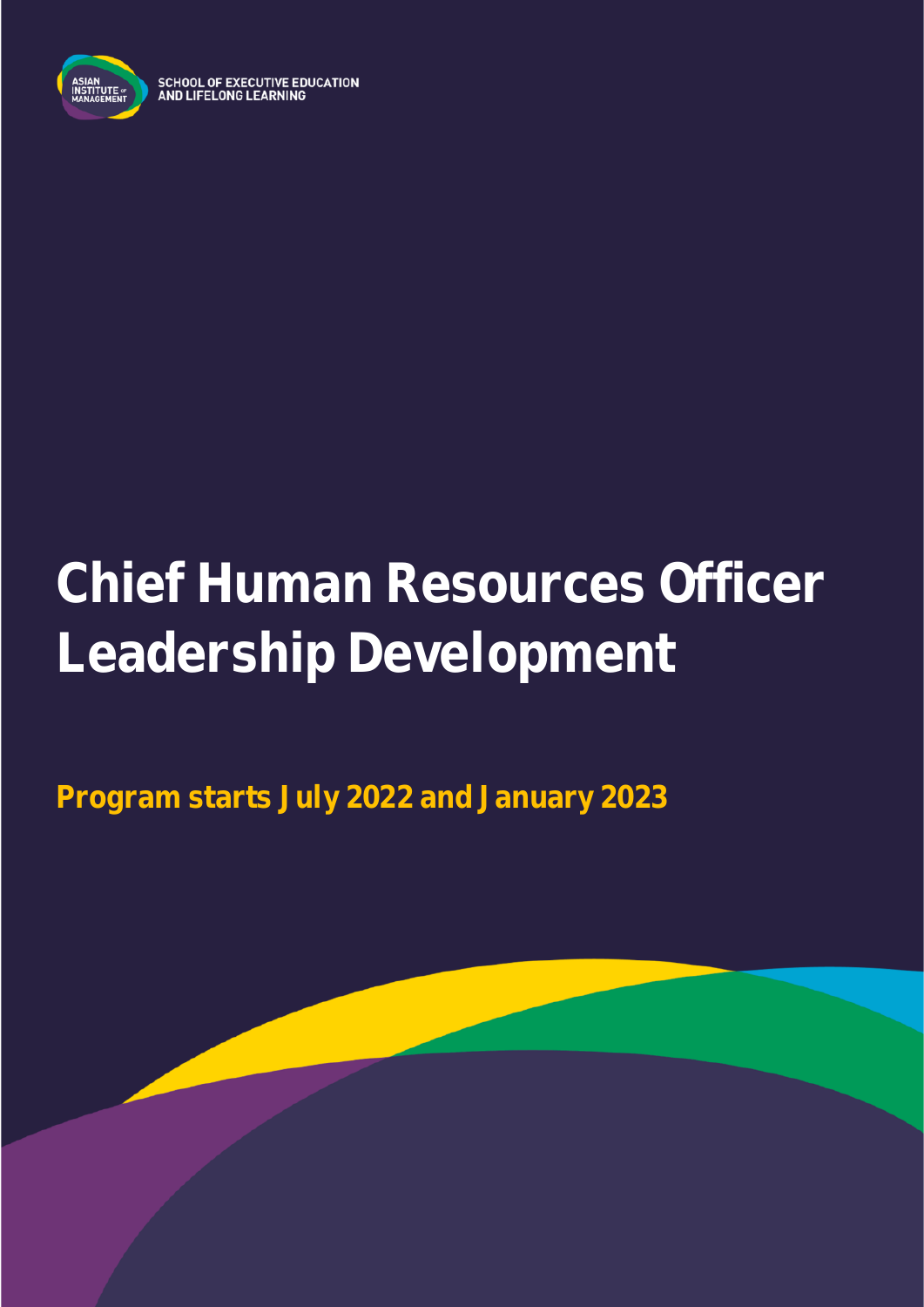## **Chief Human Resources Officer Leadership Development**

These days, organizations are expected to embrace new, forward-thinking, and innovative strategies to survive and thrive in a Volatile, Uncertain, Complex and Ambiguous (VUCA) environment. Business transformations require companies to rethink how it's creating value for customers today and in the future. Your organization requires an agile and sustained business model reinvention in the face of constant disruption.

Establishing pioneering people practices is essential for any business transformation effort. It is the goal of any organizational transformation to build their organizational capabilities, increase engagement, and develop more meaningful connections between purpose, people, business, and society.

The Human Resources function now plays a pivotal role in both the transformation process and to ensure the long-term sustainability of change management in the organization. This program will develop the Chief Human Resources Officer capability in harnessing the power of human capital to create competitiveness and value for the business.

#### **PROGRAM OBJECTIVES**

At the end of the program, participants will:

- Have a more strategic understanding of their role as CHRO
- Increase their grasp of business finance to understand business operations
- Expand their knowledge of leadership principles and develop their own brand of leadership
- Broaden their knowledge about strategic human resources management and how HR adds value to the business
- Gain an understanding of change management
- Acquire effective communication and design thinking skills and how to apply them for business transformation

#### **WHAT YOU WILL LEARN**

- Leadership and Trustworthiness
- Strategic HR
- Communication Skills
- Building Trust Relationships
- Change Management and Transformation
- Managing Across Cultures
- Finance and Data Analytics for CHRO
- Design Thinking for the HR Function

#### **KEY BENEFITS**

- CHROs and HR generalist participants will be more confident in meeting the expectations from top management
- Organizations will have a more business-focused HR function
- Members of the organization will be more engaged and prepared for future business needs

#### **WHO SHOULD ATTEND**

The program is highly recommended for Managers, Leaders, and Business Owners with CHRO responsibilities, as well as HR Business Partners and HR generalists who are committed to improving their skills as value-adding business partners in the organization.



**ACSR** 

#### **FOR INQUIRIES:**

School of Executive Education and Lifelong Learning, Asian Institute of Management Eugenio Lopez Foundation Building, Joseph R. McMicking Campus 123 Paseo de Roxas, Makati City Philippines 1229 [SEELL@aim.edu](mailto:SEELL@aim.edu) | +632 8892 4011 | www.aim.edu

### **OVERVIEW PROGRAM SCHEDULE**

**Batch 1:**

July14,19,21,26,28, Aug 2, 4, 9, 11,16, 18, 23, 2022 TTH (PM)

1:30 PM to 5:00 PM (GMT+08) on all dates

**Batch 2:** 

January 17, 19, 24, 26, 31, Feb 2, 7, 9, 14, 16, 21, 23, 2023 (PM) TTH

1:30 PM to 5:00 PM (GMT+08) on all dates

#### **PROGRAM FORMAT**

Delivered online via live virtual interactive sessions in Zoom

#### **PROGRAM FEE**

PHP 75,000.00 or USD 1,500.00 \*Based on USD 1 = PHP 50. The prevailing exchange rate at the date of payment may apply.

#### **YOUR PROGRAM FACULTY**



**Maria Angelica B. Lleander** Adjunct Faculty Asian Institute of Management

To find out how you can participate, contact us at **SEELL@aim.edu** or visit<https://go.aim.edu/seellinquiries>

Download our latest program calendar at <https://go.aim.edu/seellprogramcalendar>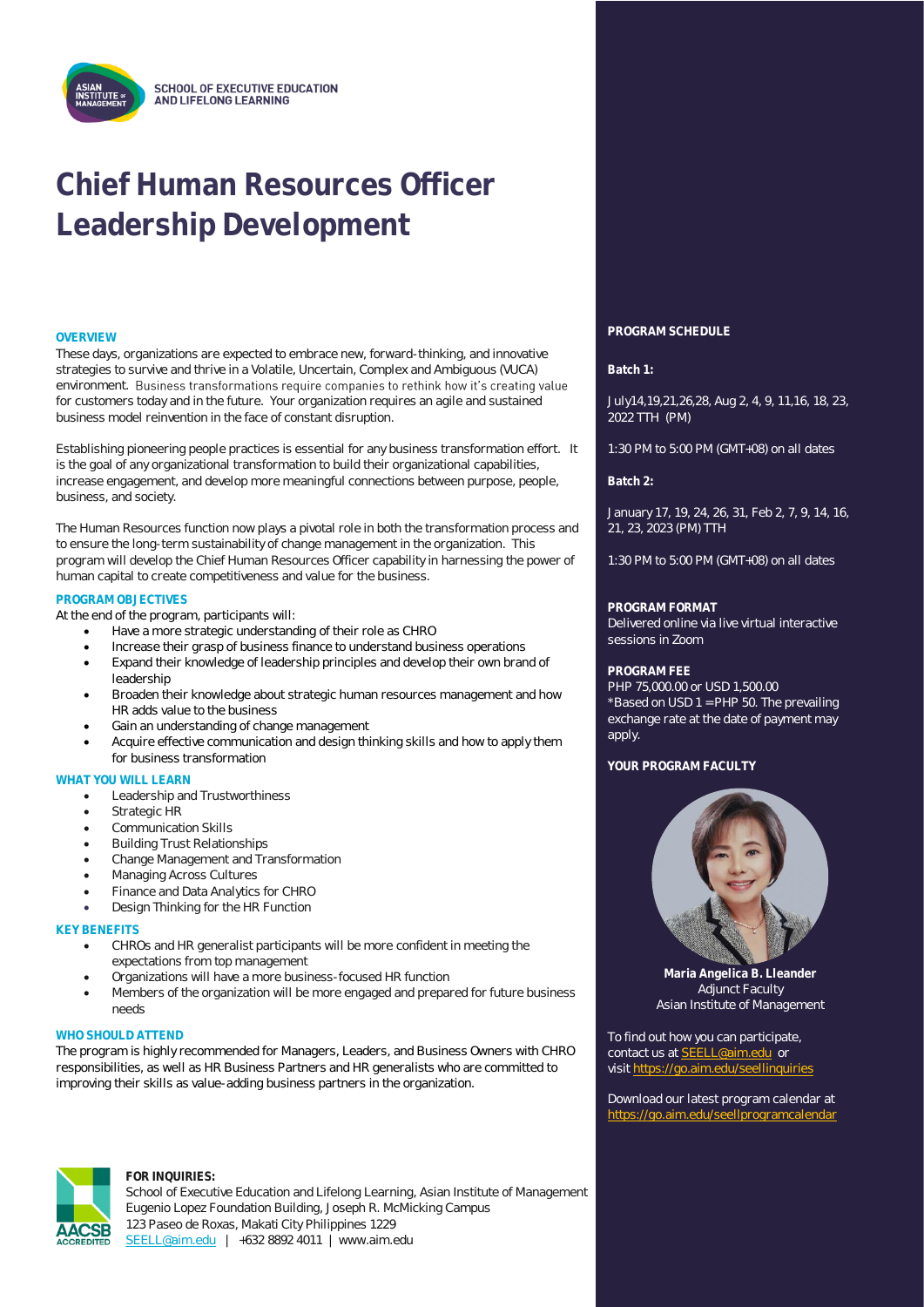

### **Your Program Faculty**



**Maria Angelica B. Lleander** Adjunct Faculty Asian Institute of Management

Ma. Angelica B. Lleander (Marian) is a leadership and team coach with an Associate Certified Coach credential from the International Coach Federation (ICF). She obtained her coaching training and certification from the Hudson Institute of Coaching (Santa Barbara, California) in 2012. She has been in the field of human resources development for more than 30 years, heading the country Human Resources functions of global companies such as Pfizer. She has a Master of Arts in Psychology degree from the Catholic University of America, a Master in Business Administration degree and a Bachelor of Science degree in Psychology from the University of the Philippines.



#### **Alberto G. Mateo, Jr.**  Clinical Professor, Finance and Leadership

Head, School of Executive Education and Lifelong Learning Asian Institute of Management

Professor Alberto G. Mateo, Jr. is a seasoned business leader, educator, and certified coach. He earned his coaching certification from the NeuroLeadership Institute and is currently a practicing executive coach. Professor Mateo brings with him thirty-four years of progressive experience in the fields of general management, finance, human resources, and management education with multinational sales organizations and academic institutions. He is currently the Head of the School of Executive Education and Lifelong Learning at the Asian Institute of Management. Before joining AIM, he was the President and Managing Director of HP Inc. and Pfizer, Inc. in the Philippines.



**FOR INQUIRIES:** School of Executive Education and Lifelong Learning, Asian Institute of Management Eugenio Lopez Foundation Building, Joseph R. McMicking Campus 123 Paseo de Roxas, Makati City Philippines 1229 [SEELL@aim.edu](mailto:SEELL@aim.edu) | +632 8892 4011 | www.aim.edu